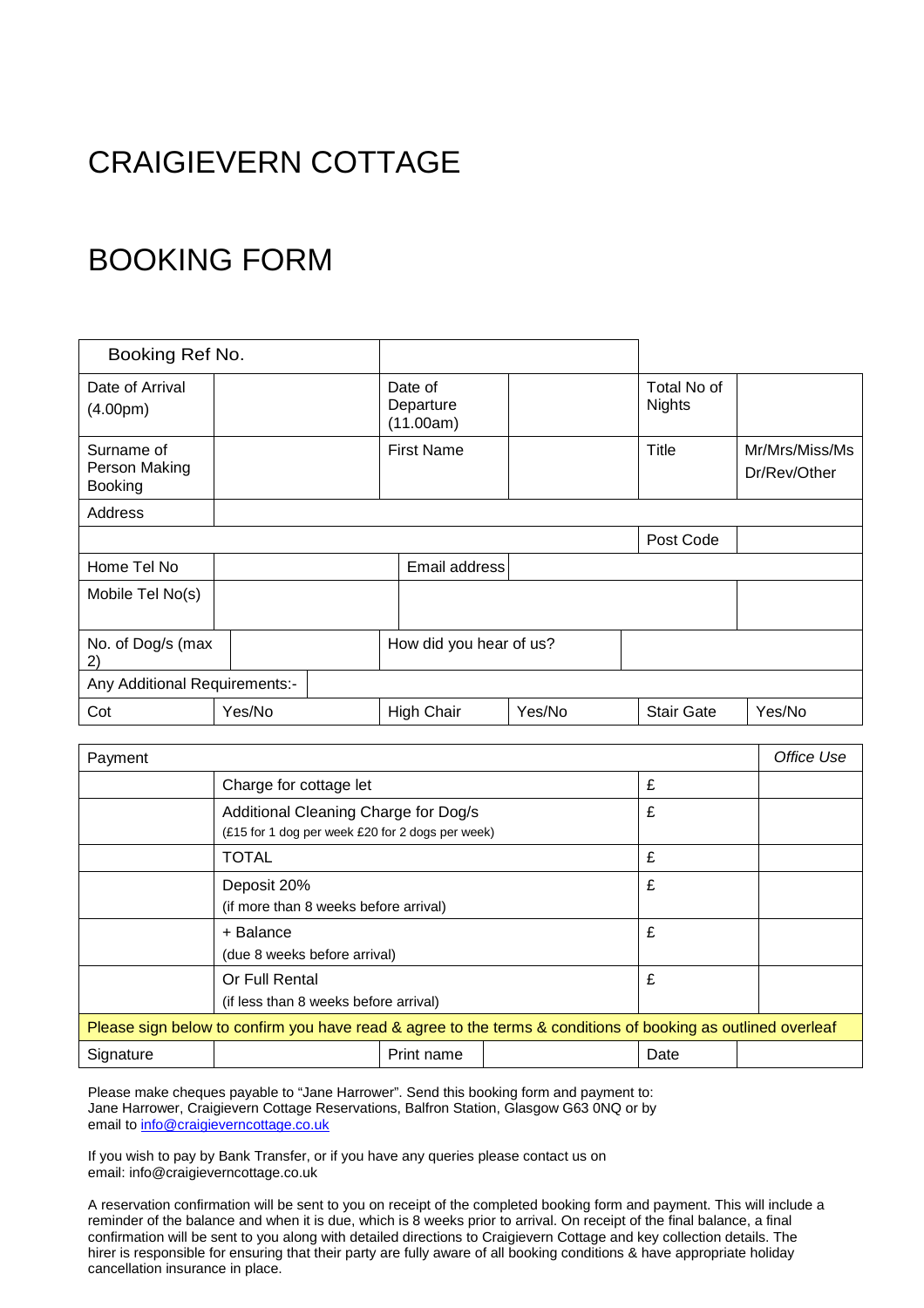## Booking Terms and Conditions

1) Craigievern Cottage is hired on the express understanding that the cottage is for holiday use only and that no right to remain in the accommodation exists for the hirer or anyone in the hirer's party.

2) All reservations are contractually binding once confirmed in writing. Deposits must be received within one week of the reservation or we may re-advertise the availability on our website.

3) The balance of the hire must be paid 8 weeks before the arrival, otherwise we reserve the right to treat the reservation as cancelled and re-advertise availability on our website.

## **4) Cancellations and alterations policy**

i) In the event of a cancellation more than 8 weeks prior to arrival (ie following payment of the deposit and prior to payment of the balance), the cottage will be re-advertised as available. If the cottage is re-let, the deposit will be refunded in full less a £10 administration charge. If we are unable to re-let the deposit is non- refundable.

ii) In the event of a cancellation less than 8 weeks prior to arrival (ie following payment of the balance), the cottage will be re-advertised as available, which may need to include late availability discounts. If the cottage is re-let, the balance will be refunded less the discounts of the re-let and a £10 administration charge. If the accommodation is re-let at the original advertised price, the balance will be paid in full less a £10 administration charge.

iii) In the event of a request for change of dates more than 8 weeks prior to arrival (ie following payment of the deposit and prior to payment of the balance), the booking will be transferred to the new date and/or cottage (subject to availability) and the deposit will be transferred in full, with no administration charge.

iv) In the event of a request for change of dates less than 8 weeks prior to arrival (ie following payment of the balance), the policy in point 4 (ii) above applies.

v) All refunds will be reimbursed immediately after the departure date of the original reservation.

vi) If a holiday is cut short, for whatever reason, the hirer remains liable for the full balance already paid.

5) The number of persons using Craigievern Cottage is not to exceed 8 adults/children and 1 infant using a cot, unless by prior arrangement. No inflatable beds in the cottage or camping in the grounds areallowed.

6) Unless otherwise agreed, Craigievern Cottage is available from 4pm on arrival day until 11am on departure day.

7) **Care of the Cottage**. We undertake to make the cottage available to the hirer in a clean and tidy state and to maintain services and facilities in a proper workable condition.

i) It is the hirer's responsibility to read and understand the contents of the cottage guide on arrival and topay specific attention to those instructions for lighting and managing the multi-fuel stove. It is the hirer's responsibility to share those instructions with other members of theirparty.

ii) If there is a fault or a problem occurs we will make best efforts to keep any delay or inconvenience to an absolute minimum while we rectify.

iii) The hirer and their party undertakes to take good care of the cottage along with its contents andfacilities.

iv) The hirer undertakes to inform the owner or caretaker immediately of any articles that have been damaged, lost or broken during their stay, and to reimburse for the cost of such articles. The owner will contact the hirer within one week of departure regarding request for payment for any breakages and damage to the cottage and the effects of damage to the property and its contents. The hirer is responsible for the care and insurance of their own personal effects.

The hirer and their party will ensure that the cottage is vacated on time and the cottage is left in at dean and tidy state.